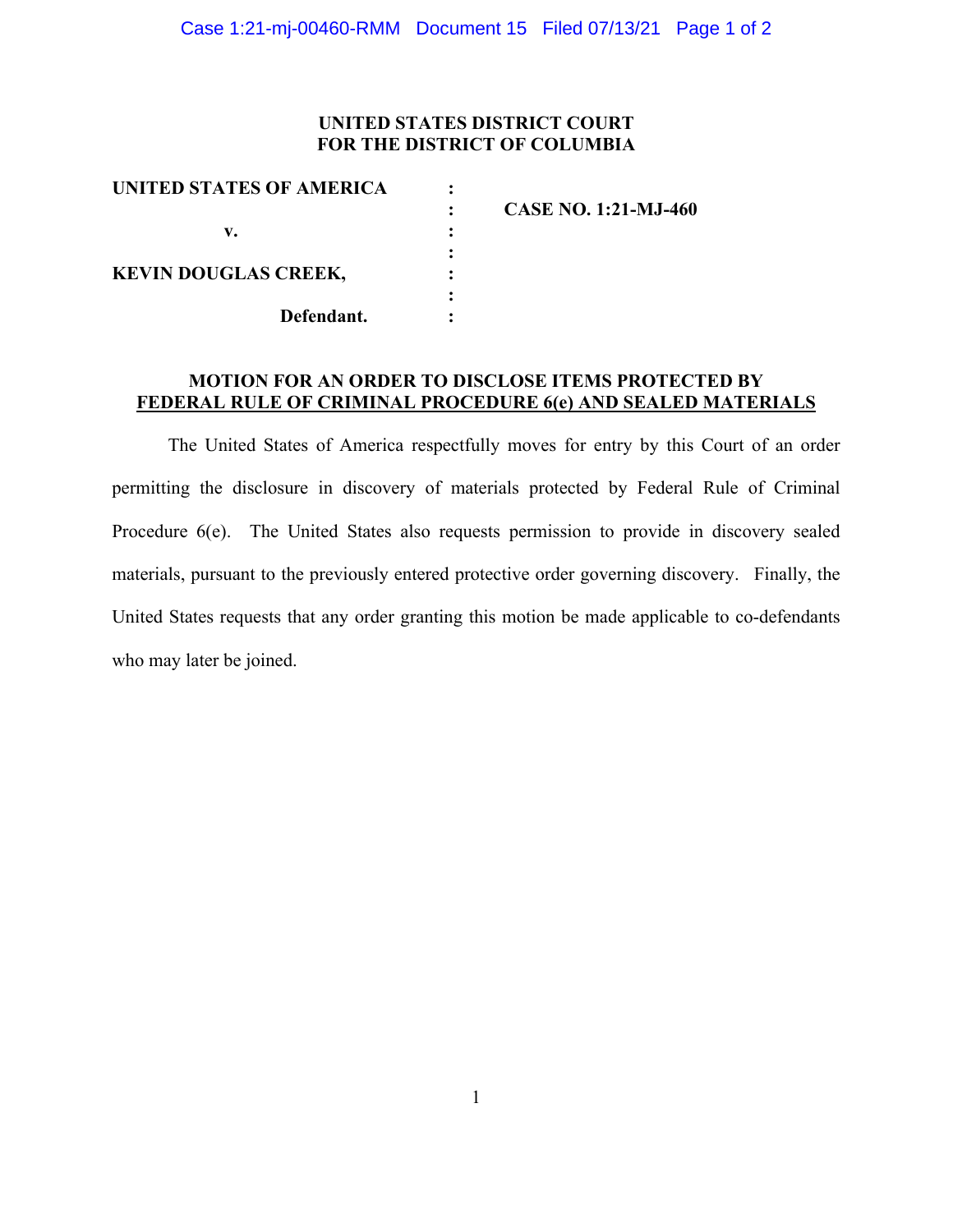# Case 1:21-mj-00460-RMM Document 15 Filed 07/13/21 Page 2 of 2

WHEREFORE, the United States respectfully requests an order authorizing the disclosure

in discovery of the materials described above.

Respectfully submitted,

CHANNING D. PHILLIPS ACTING UNITED STATES ATTORNEY

and their JACOB J. STRAIN

Utah Bar No. 12680 Assistant United States Attorney U.S. Attorney's Office for the District of Columbia 555 4th Street, N.W. Washington, D.C. 20530